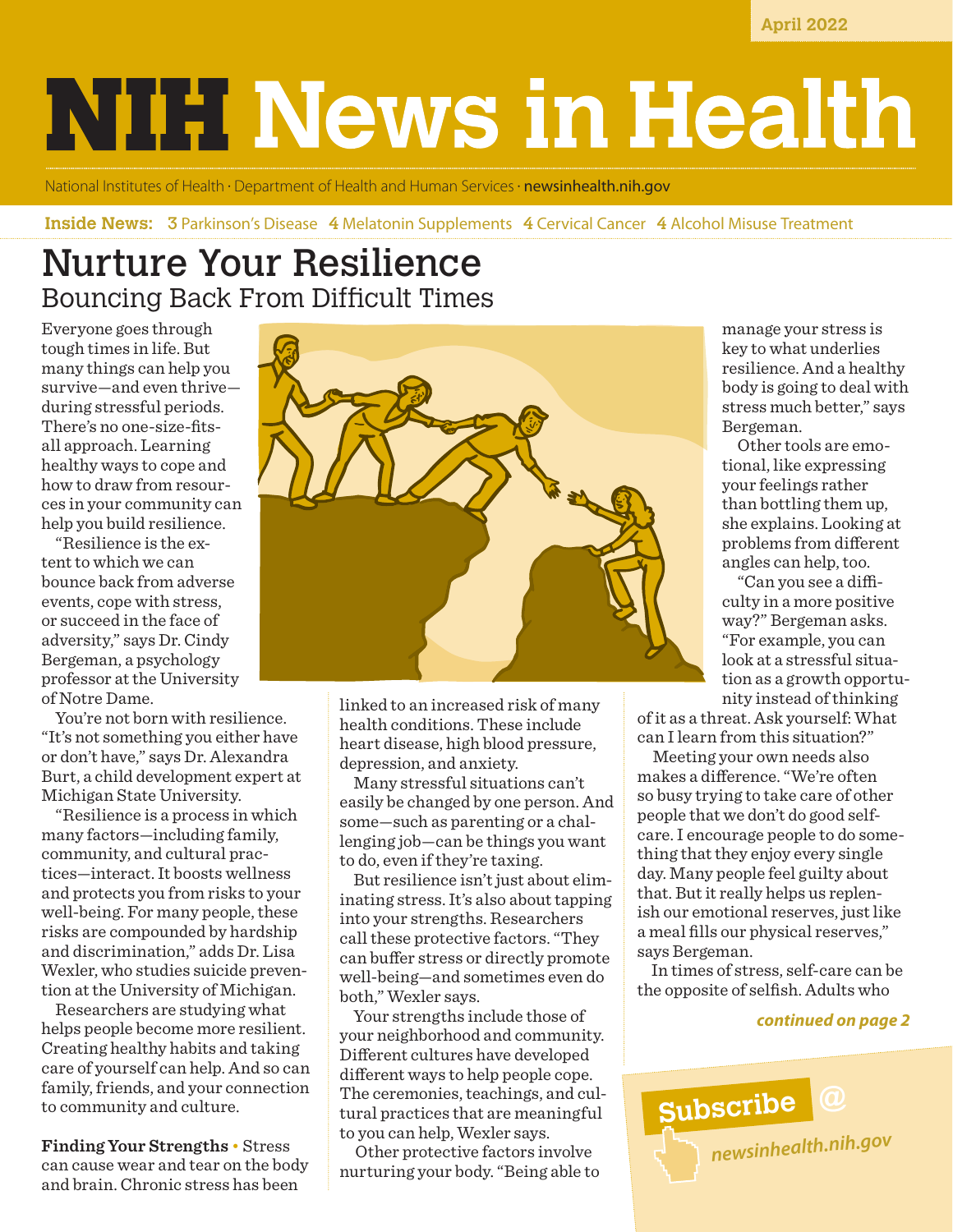take time for themselves can better help nurture resilience in children, says Burt. "One of the best things any parent can do for their child is to be well and healthy themselves. That makes it a lot easier for you to provide the support your child needs."

**Tapping Into Resources** • Another part of resilience is about using the resources available to you. More and more, researchers are understanding that resilience doesn't happen in a vacuum.

"The presence of resilience in a person is related to the supports around them," Burt says. For example, she and her team found that growing up in a very impoverished neighborhood can change the way a child's brain develops. But when adults in the community work together to support and monitor neighborhood children, it helps protect the children's brains despite their circumstances. "A child can be resilient because they have these resilience-promoting things around them," Burt explains.

Supportive adults don't have to be a parent or relative, Burt says, though they often are. Some kids

#### **NIH News in Health**

**ISSN 2375-6993** (Print) **ISSN 1556-3898** (Online) **Editor** Harrison Wein, Ph.D.

**Managing Editor** Tianna Hicklin, Ph.D. **Graphics** Alan Defibaugh (illustrations), Bryan Ewsichek (design)

**Contributors** Tianna Hicklin and Sharon Reynolds

Use our articles and illustrations in your own publication. Our material is not copyrighted. Please acknowledge *NIH News in Health* as the source and send us a copy.

#### **[newsinhealth.nih.gov](https://newsinhealth.nih.gov)**



**National Institutes of Health** *NIH…Turning Discovery Into Health®*

Office of Communications & Public Liaison Building 31, Room 5B52 Bethesda, MD 20892-2094 email: nihnewsinhealth@od.nih.gov phone: 301-451-8224

*continued from page 1* don't have supportive families.

"That supportive person can also be a teacher, or someone else who's important to them. Just one person who they really feel has their back," she says.

Wexler is part of the NIH-funded Alaska Native Collaborative Hub for Research on Resilience (ANCHRR). This is a group of researchers working with local community leaders. They are studying which cultural strengths help protect Alaska Native young people from suicide.

Many protective factors for these young adults come from their community's culture. "Access to cultural resources combined with the ability to use them is what helps lower suicide risk," says Dr. James Allen from the University of Minnesota.

ANCHRR is also looking at how the cultural and spiritual practices that Alaska Native communities harness work to protect youth against the suicide and other risks they face.

**Choosing Your Tools** • The tools that best help you offset stress can differ from situation to situation, says Bergeman.

"Sometimes you have a stressor where you need to take action and solve the problem. But for other types of stressors, maybe you need emotional support," she says. "A way to think about resilience may be: How do you match what you need with the kinds of tools that you have?"

In a way, practice makes perfect, Bergeman says. Keep tabs on what felt helpful to you during stressful times. Ask yourself: How did you deal with it? Did you choose a healthy strategy? How might other people have helped you deal with it?

"That can prepare you for the next experience that may be more difficult," Bergeman says.  $\blacksquare$ 





Nurturing your body, brain, and social connections can help you bounce back from stress.

- Develop healthy physical habits. Healthy eating, physical activity, and regular sleep can improve your physical and mental health.
- Take time for yourself. Make taking care of yourself part of your daily routine. Take time to notice the good moments or do something that you enjoy, like reading a book or listening to music.
- **l** Look at problems from different angles. Think of challenging situations as growth opportunities. Try to see the [positive side of](https://newsinhealth.nih.gov/2015/08/positive-emotions-your-health)  [things](https://newsinhealth.nih.gov/2015/08/positive-emotions-your-health). Learn from your mistakes and don't dwell on them.
- **Practice [gratitude.](https://newsinhealth.nih.gov/2019/03/practicing-gratitude)** Take time to note things to be thankful for each day.
- $\bullet$  Explore your beliefs about the meaning and purpose of life. Think about how to guide your life by the principles that are important to you.
- **Tap into your social connections** and community. Surround your-<br>self with positive, healthy people. Ask friends, family, or trusted members of your community for information or assistance when you need it. Look for cultural practices that you feel help in times of stress.
- Get help for mental health and substance use disorders. Talk with a health care professional if you're having trouble coping. Or call SAMHSA's free national helpline at 1-800-662-HELP. If you or someone you know is thinking about suicide, you can call the National Suicide Prevention Lifeline at 1-800-273-TALK. You can also text "HOME" to the Crisis Text Line at 741741.

For more about resilience, see "Links" in the online article: [newsinhealth.nih.gov/2022/04/](https://newsinhealth.nih.gov/2022/04/nurture-your-resilience)nurture-your-resilience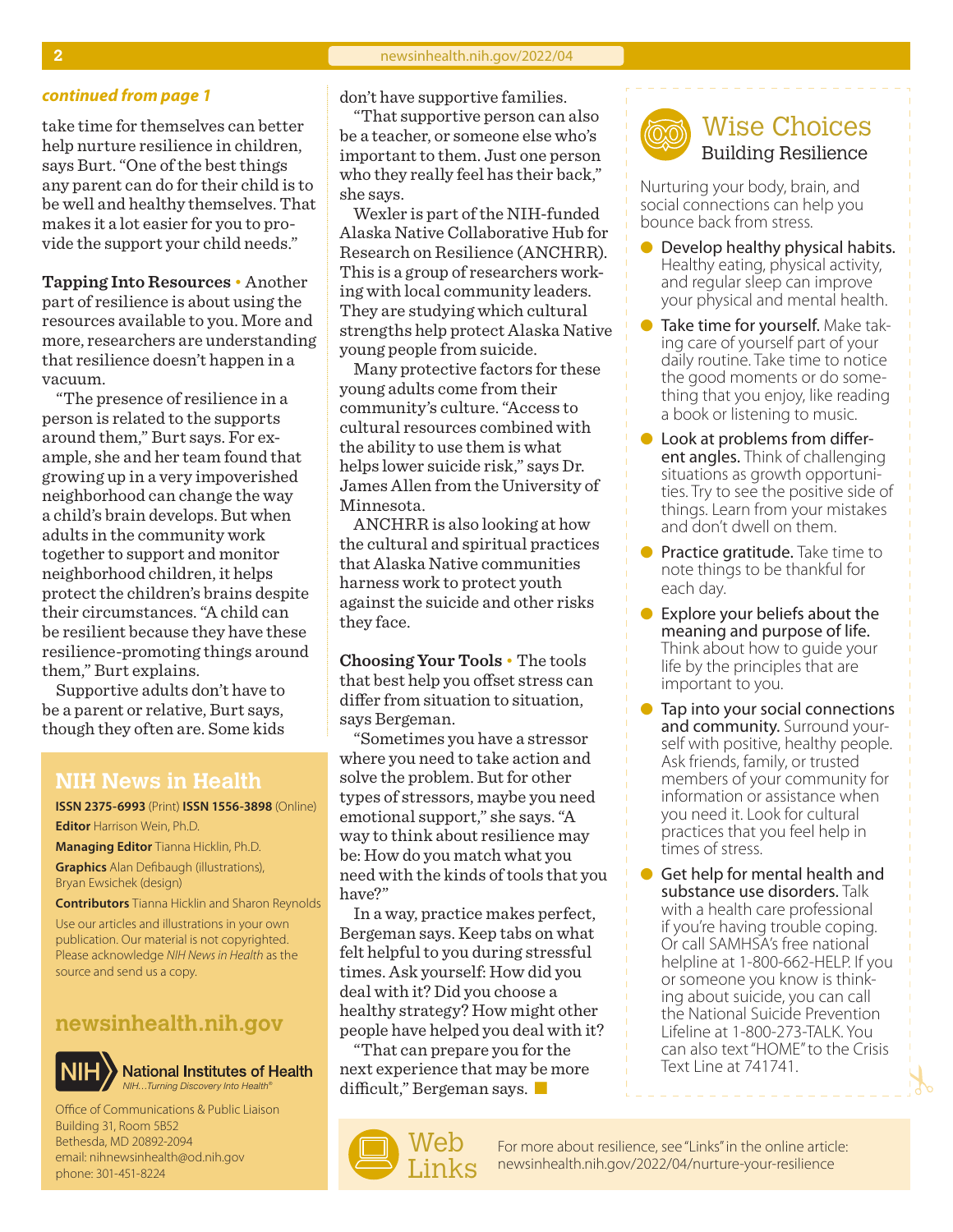# Progress in Parkinson's Deconstructing Dopamine Degeneration

Being diagnosed with Parkinson's disease is life changing. This brain disorder causes slow and rigid body movements. People can experience tremors, stiffness, or shaking. Eventually, they may have difficulty walking and talking.

Parkinson's is a degenerative disease. That means it gets worse over time. It develops when a certain type of nerve cell stops working normally or dies. These nerve cells make a chemical called dopamine. Your brain needs dopamine for making smooth, purposeful movements. Loss of dopamine causes problems with movement.

"We don't know what causes that dopamine loss," says Dr. Beth-Anne Sieber, an NIH expert on movement disorders. "But when it gets to a certain point, movement-related symptoms appear."

Both **genes** and other factors seem to play a role. Exposure to pesticides, heavy metals, and air pollution may raise your risk for the disease. Some-

### Wise Choices Identifying

Parkinson's Disease

Parkinson's symptoms can vary between people, but here are some common ones:

- $\bullet$  Tremors or shaking in the hands, arms, legs, jaw, or face.
- Rigidity or stiffness of your body.
- Slowed movement.
- **ID** Difficulties with balance, speech, and coordination.
- **C** Constipation or urinary problems.
- **•** Depression and other emotional changes.
- **•** Fatigue.
- **•** Poor sense of smell.
- REM sleep behavior disorder (acting out dreams while sleeping).

times Parkinson's runs in families. But people who develop the disease don't usually have a family history of it. In most cases, it's not clear what causes the disorder. One main risk factor is age. It affects about 1% of people over age 60.

There's no medical test for Parkinson's disease. Diagnosis is largely based on movement-related symptoms. But scientists have learned that other symptoms can appear decades before any movement issues, Sieber explains. "These include constipation, loss of smell, changes in mood, increased anxiety, and sleep disturbances."

Scientists are trying to find ways to diagnose Parkinson's before the movement-related symptoms appear. One NIH-funded study is looking at why some people with a sleep disturbance called REM sleep behavior disorder—in which they physically act out dreams—may go on to develop Parkinson's.

Other studies are looking for molecules in the blood or other body fluids that can detect the start of disease before movement symptoms appear. These are called biomarkers. One possible biomarker is alphasynuclein. This protein accumulates into toxic clumps in the brains of people who have Parkinson's.

Right now, alpha-synuclein can only be measured in the brain after death. Scientists are trying to find ways to measure it in the blood or spinal fluid, as well as with new brain imaging techniques. Such a biomarker could also be used to help track progression of Parkinson's and how well treatments are working.

There's currently no cure for Parkinson's. Treatments focus on managing symptoms and improving quality of life. A drug called L-dopa can help replace the loss of dopa-





mine. But it doesn't work for everyone. Other drugs that act through different chemicals in the brain may help with movement issues. Deep brain stimulation surgery may also be an option for certain people.

"NIH-supported research has shown that high-intensity exercise improves Parkinson's symptoms," says Sieber. Now, researchers are trying to determine how much and what types of exercise work best. They're testing treadmill running, cycling, and other programs.

Singing may also improve quality of life. It can help strengthen the voice and other functions like swallowing. The rhythm in music might help with walking and stability.

Starting an exercise program early on may help slow disease progression. Researchers are still trying to understand why. If you notice any signs of Parkinson's disease, talk with your health care provider.  $\blacksquare$ 



#### Genes

Stretches of DNA you inherit from your parents that define features, like your risk for certain diseases.

For more about Parkinson's disease, see "Links" in the online article: [newsinhealth.nih.gov/20](https://newsinhealth.nih.gov/2022/04/progress-parkinsons-disease)22/04/progress-parkinsons-disease